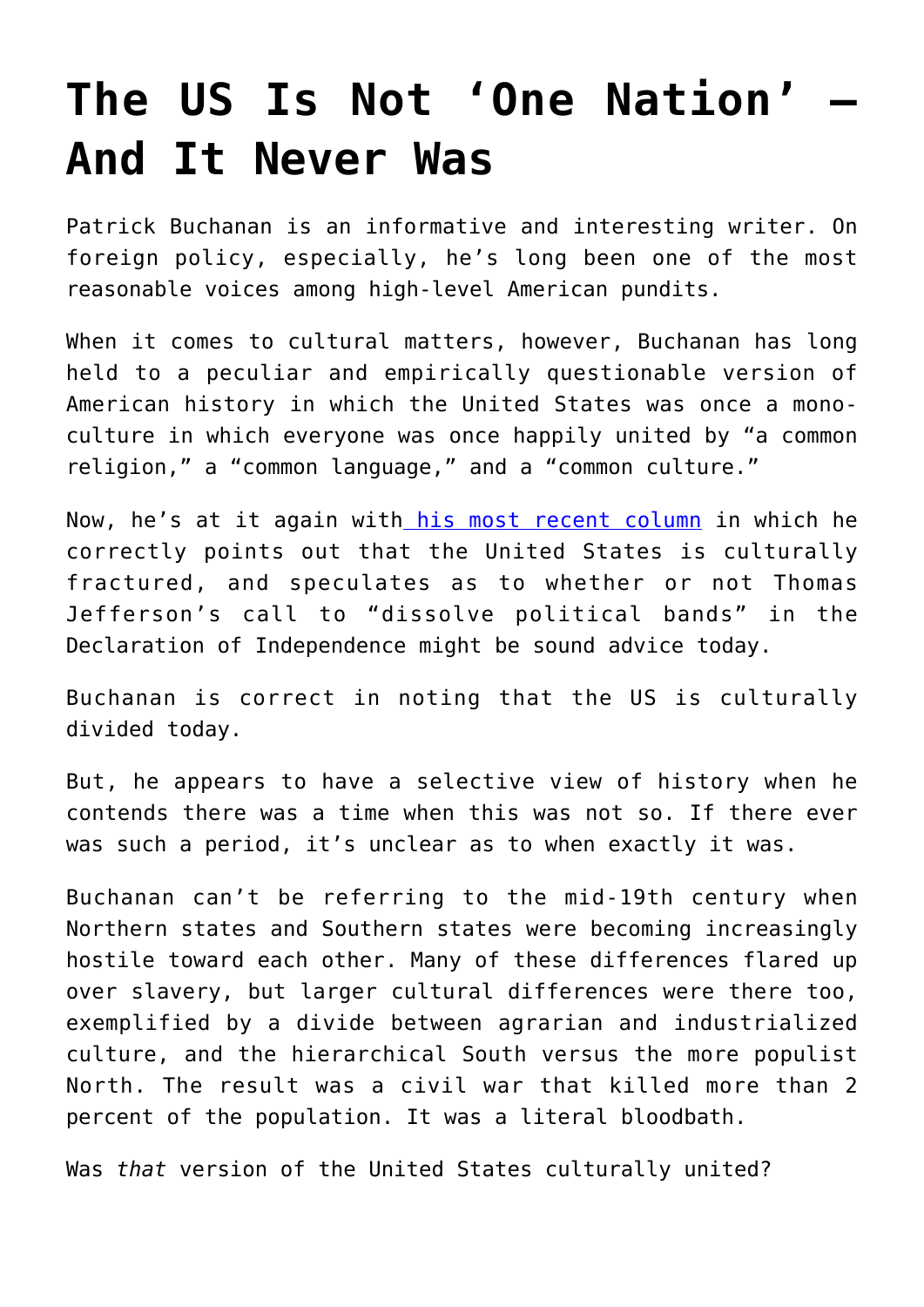Nor can Buchanan possibly be referring to the US of the socalled Gilded Age. After all, during this period, the US was flooded with immigrants from a wide variety of backgrounds,

Historian Jon Grinspan [notes](https://mises.org/blog/nasty-politics-and-low-information-voters-are-nothing-new):

*American life transformed more radically during the 19th century than it ever had before. Between the 1830s and 1900, America's population quintupled … at least 18 million immigrants arrived from Europe, more people than had lived in all of America in 1830.*

This hardly led to a period of religious or linguistic unity.

Certainly Catholics of the 19th century in the United States who were commonly denounced as being non-Christians by the majority Protestants — would be at a loss if asked to describe the way the United States was united by a common religion.

This alleged unity would be news to the Catholics whose schools were being closed by government edict — as happened in Oregon where the state government [deliberately outlawed](https://en.wikipedia.org/wiki/Oregon_Compulsory_Education_Act) [private schoolsi](https://en.wikipedia.org/wiki/Oregon_Compulsory_Education_Act)n the hope of eradicating the Catholic education system. This unity was certainly absent for the Catholics who were victims in the Know-Nothing riots in Philadelphia in 1844.

The Mormons may have fared even worse, and fled to the wilds of Utah. Even there they couldn't avoid the iron fist of the federal government. When disagreements flared over polygamy and territorial representation, James Buchanan sent 2,500 troops to Utah in 1857 as part of a shooting war with Mormons to force them into better compliance with federal law.

Nor were the foreign languages of immigrants immediately stamped out as many imagine in their nostalgia. Well into the 20th century, German continued to be a widely-spoken language, with Americans of German descent demanding their own German-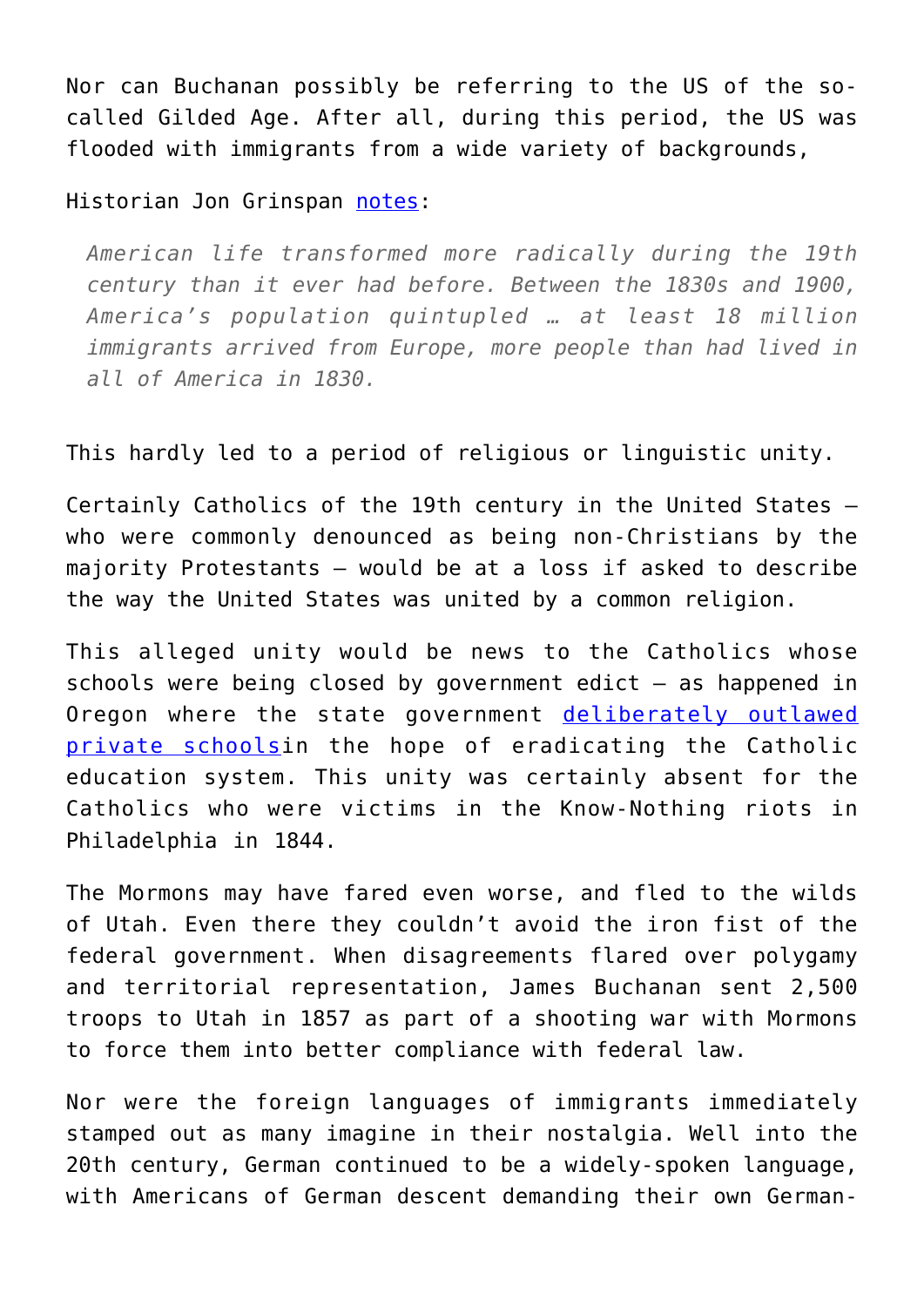language schools and government documents printed in German. Many Germans actively sought to avoid cultural integration with others by demanding more taxpayer-funded German-languageonly schools.

[According to](https://books.google.com/books?id=XwO7_JYLTMQC&pg=PA109&lpg=PA109&dq=%22Some+states+mandated+English+as+the+exclusive+language+of+instruction+in+the+public+schools,+while+Pennsylvania+and+Ohio+in+1839+were+first+in+allowing+German+as+an+official+alternative,+even+requiring+it+on+parental+demand%22.&source=bl&ots=AEDVIsmtxq&sig=eOZE7afUA5RkV73njv7obCUvR8g&hl=en&sa=X&ved=0ahUKEwi1i56jt_XUAhVB12MKHfMuDXAQ6AEILjAB#v=onepage&q=%22Some%20states%20mandated%20English%20as%20the%20exclusive%20language%20of%20instruction%20in%20the%20public%20schools%2C%20while%20Pennsylvania%20and%20Ohio%20in%201839%20were%20first%20in%20allowing%20German%20as%20an%20official%20alternative%2C%20even%20requiring%20it%20on%20parental%20demand%22.&f=false) historian Willi Paul Adams:

*[S]ome states mandated English as the exclusive language of instruction in the public schools, while Pennsylvania and Ohio in 1839 were first in allowing German as an official alternative, even requiring it on parental demand. Some public and many private parochial schools taught exclusively in German throughout many decades, mostly in rural areas.*

Nor was the German lobby confined to these two states. The original Colorado constitution, for example, mandates that all new laws be distributed in German, Spanish, and English, so as to cater to speakers the three most common languages in the area.

[According to the census bureau](https://www.census.gov/population/www/documentation/twps0029/tab06.html), there were more than twomillion German-speaking foreign-born United States residents in 1920, which means more than 2 percent of the population was speaking German. If the same proportions held up today, there'd be more than six million foreign-born German speakers in the US. Moreover, Germans weren't even the largest foreign language group at the time. There were even more foreign-born speakers of "Slavic languages" including Russian, Czech, and Polish. Taken all together — out of a population of 100 million — there were more than ten million foreign-born Americans with a "mother tongue" other than English in 1920. It is likely that many of these people also knew and spoke English — some of the time. But the reality hardly paints a picture of linguistic and cultural unity as imagined by Buchanan.

And then, of course, there is the Spanish-speaking population. As noted above, the State of Colorado was tri-lingual from the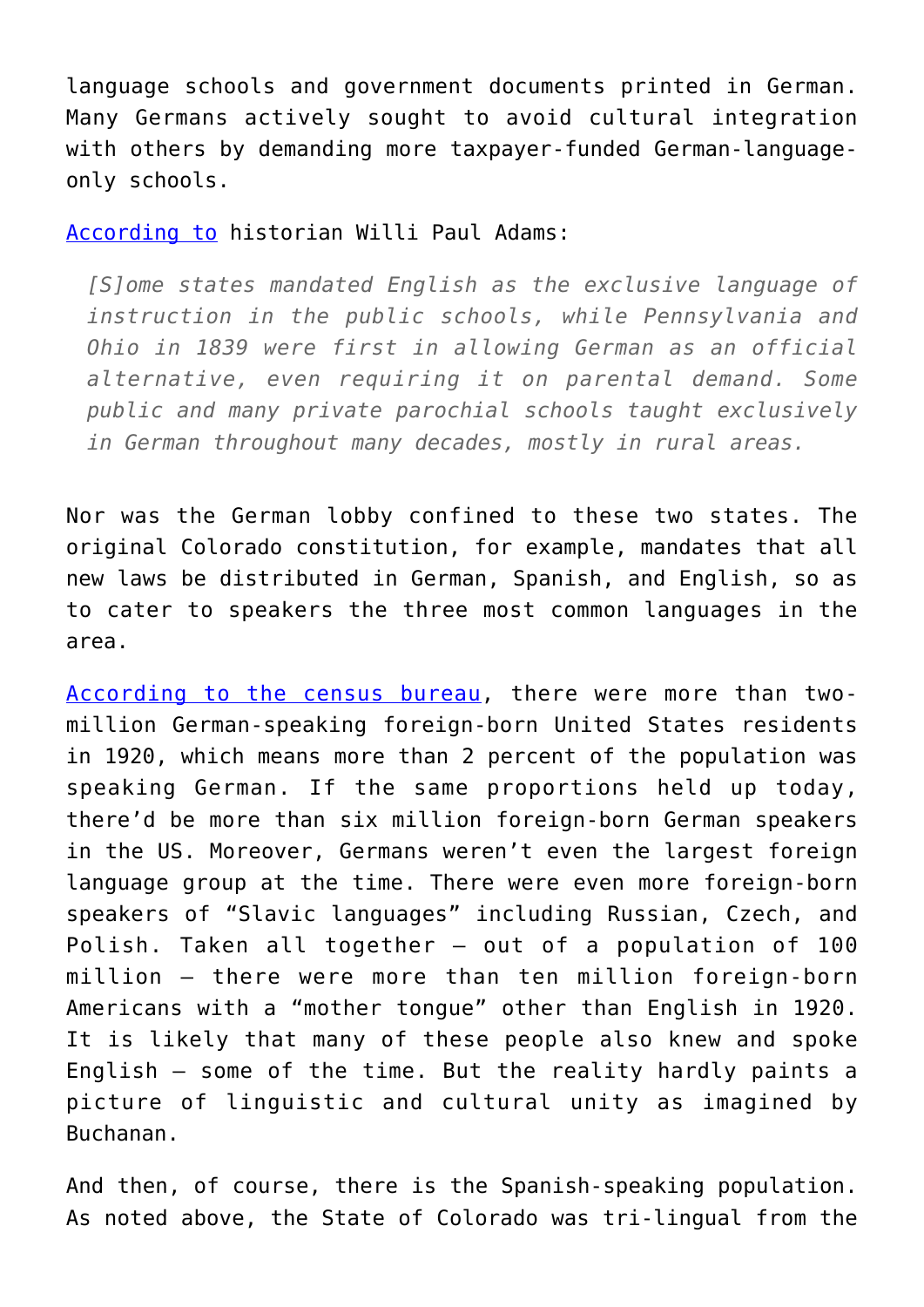day it became a state. And then there is New Mexico where Spanish speakers prior to statehood comprised at least half the state's population. Not surprisingly, the New Mexico [constitution has always stipulated](https://www.abqjournal.com/208492/spanish-not-enshrined-as-official-nm-language.html) that the Spanish language enjoys special status, and that no citizen of the state may be denied any state services or rights based on being only able to speak Spanish.

Much of this linguistic diversity was a legacy of the Mexican War in which the US annexed vast territories that included many Spanish speakers. Generally forgotten today is the fact that the Mexican border was once located a mere 100 miles south of Denver along the Arkansas River. The special status granted Spanish in the 19th century in these regions was not a result of an influx of new immigrants. It was the result of a linguistic reality imposed on the population of the American Southwest by an American war of conquest.

We might also mention ongoing ethnic tensions caused by the war, such as those caused by the notorious Land Act of 1851 which robbed the [Californios](https://en.wikipedia.org/wiki/Californio) of their property. And then there were decades of anti-Mexican policies in southern Texas that disenfranchised the Spanish-speaking minority there. In some cases, this led to outright violent rebellion as with [Juan](https://en.wikipedia.org/wiki/Juan_Cortina) [Cortina](https://en.wikipedia.org/wiki/Juan_Cortina) and his guerrilla fighters.

So, is the cultural disunity in the United States something novel and unprecedented as Buchanan imagines? It's unlikely.

Any theory about unity in American history that just breezes over the American Civil War is questionable at best, and English is likely more widespread today than at any point in the last 150 years thanks to the dominance of American popular culture.

Nevertheless, Buchanan has a point.

There are very real divides in the US today, especially between the religious and the anti-religious, between the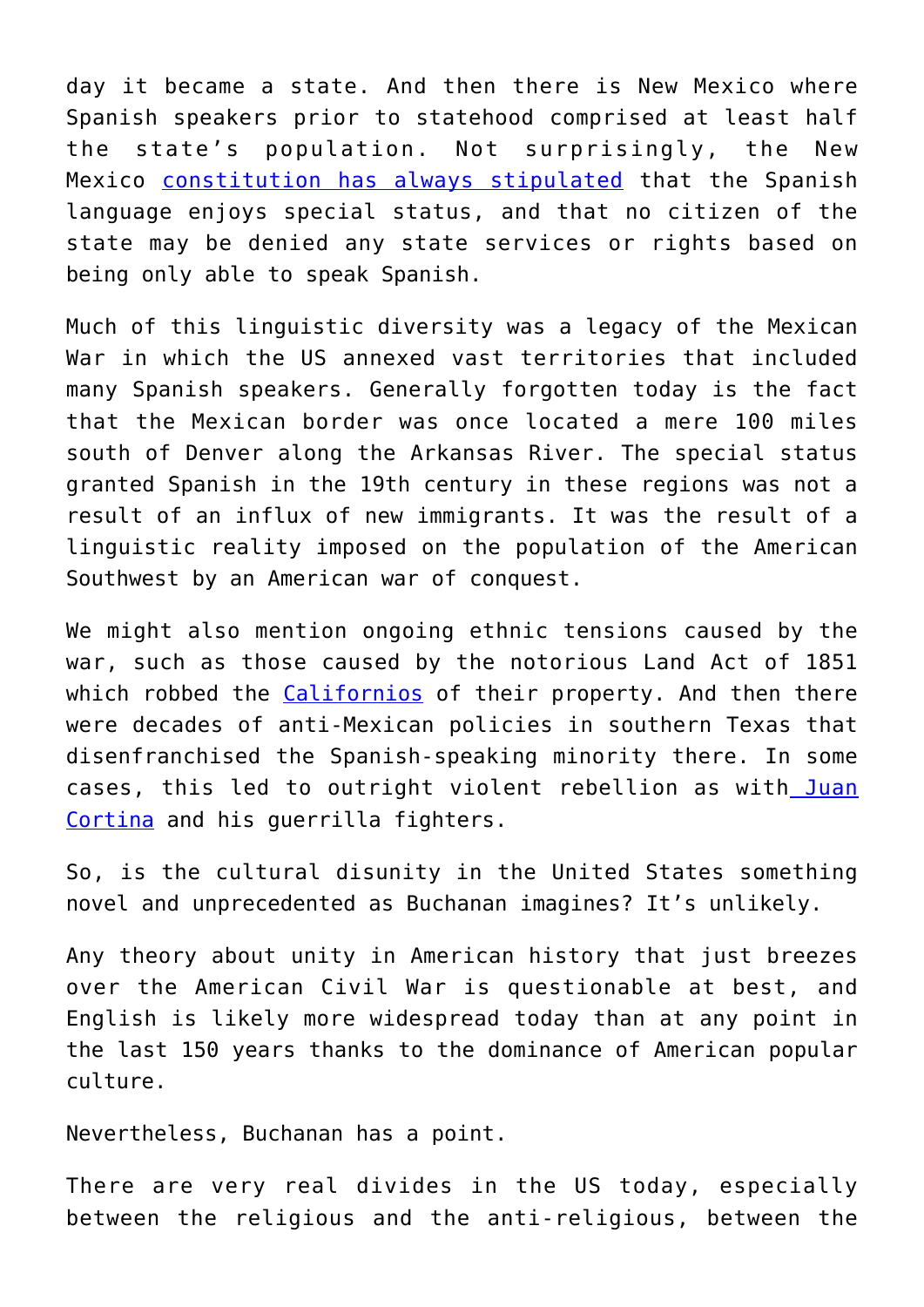urban residents and suburbanites, and between leftists and conservatives. Recent data even suggests that communities are now [segregating themselves along ideological lines.](http://www.economist.com/node/11581447)

So what is the answer?

As is so often the case, the answer simply [lies in](https://mises.org/blog/america-really-coming-apart-charles-murray-suggests) [decentralization.](https://mises.org/blog/america-really-coming-apart-charles-murray-suggests) As Buchanan seems to suggest, now may be the time to "dissolve the political bands which have connected" Californians with Texans and Vermonters with Indianans.

After all, as Buchanan notes, if unity were put up to a vote, would the confederation we call 'the United States" even survive?

*Could the Constitution, as currently interpreted, win the approval of two-thirds of our citizens and three-fourth of our states, if it were not already the supreme law of the land? How would a national referendum on the Constitution turn out, when many Americans are already seeking a new constitutional convention?*

The answers to these questions are not obviously "yes."

Buchanan also correctly points out that the US does not qualify as "a nation" — at least not according to the romantic definition he uses. Buchanan quotes the Frenchman Ernest Renan who identifies at least two criteria for status as a nation: "One is the possession in common of a rich legacy of memories; the other is present consent, the desire to live together, the desire to continue to invest in the heritage that we have jointly received."

Buchanan suggests this description no longer applies to the US. He's half right. It doesn't apply to the US today. But unless we studiously ignore and gloss over the enduring religious, linguistic, cultural, and ideological differences that have always existed, we must admit it never really